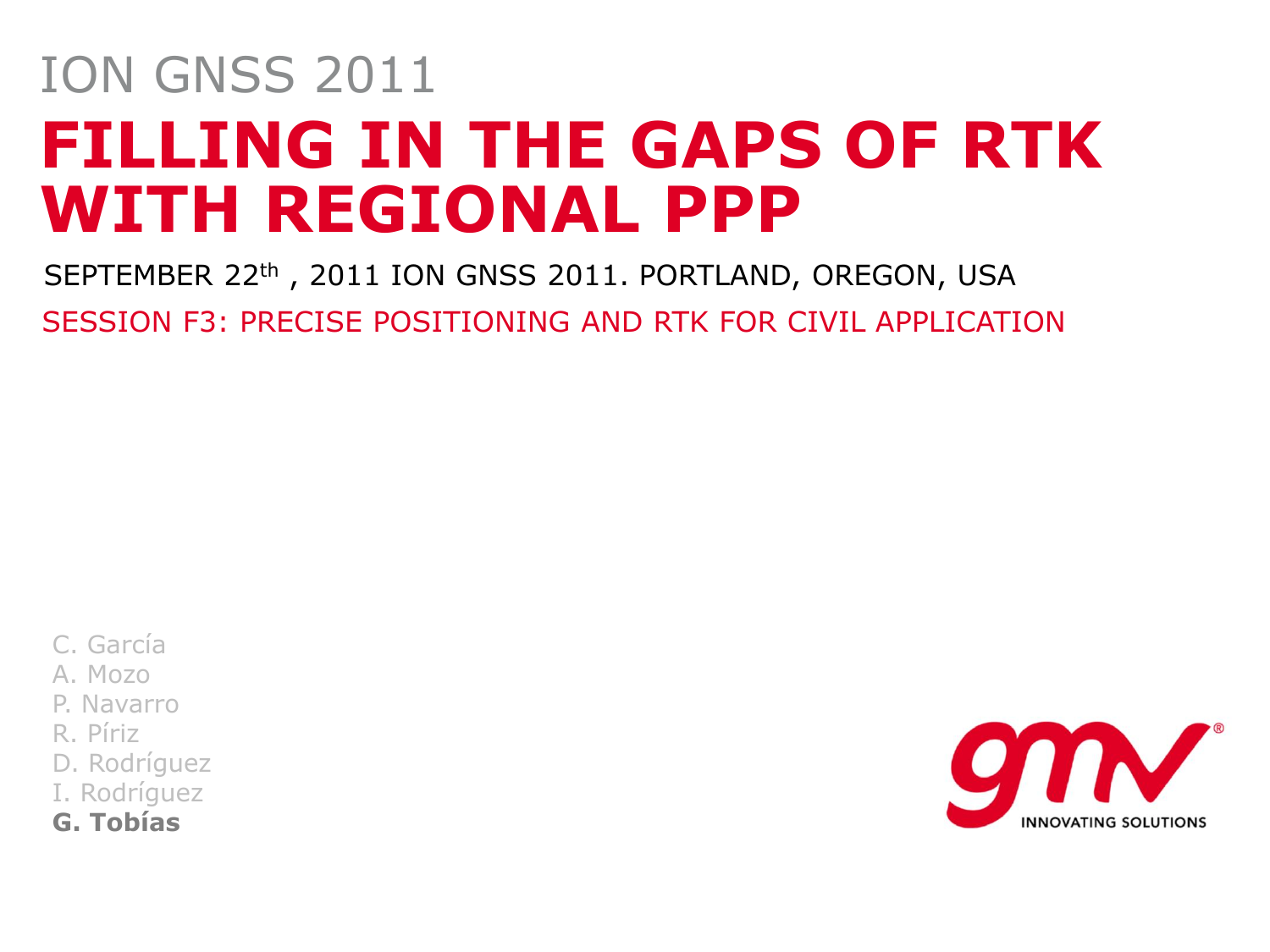#### **OUTLINE**

- RTK: Real Time Kinematic
- **PPP: Precise Point Positioning**
- **Products for PPP**
- Regional PPP
- Global VS Regional PPP, static mode
- RTK VS PPP, kinematic mode
- Conclusions and future work

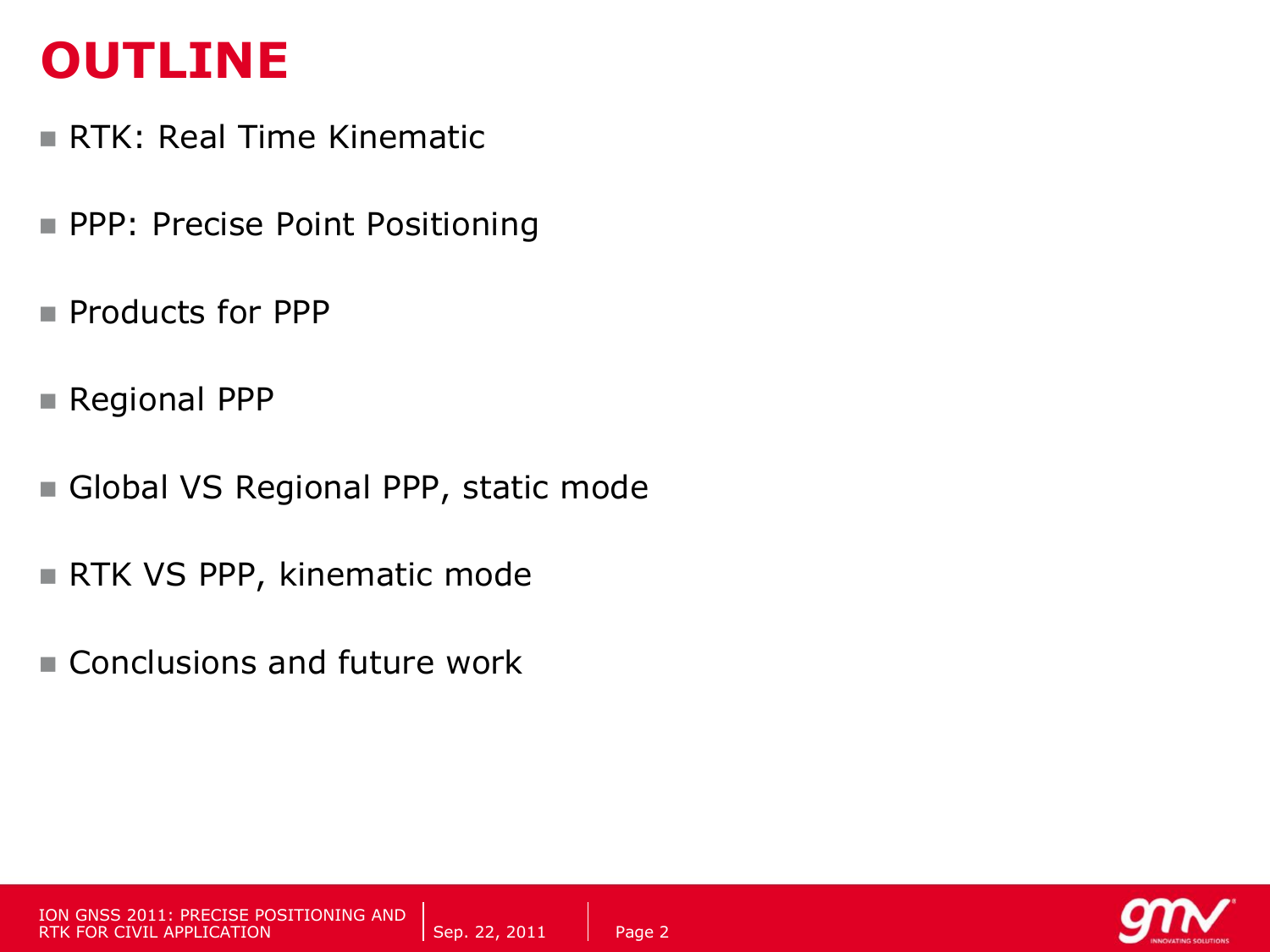#### **RTK: REAL TIME KINEMATIC**

 Differential positioning technique based on the use of dual-frequency carrier phase measurements of GNSS signals where a base station receiver at a well known, calibrated location transmits signal corrections in real time to one or several rover receivers.

**RTK** corrections compensate atmospheric delay, orbital and clock errors, etc, increasing positioning accuracy up to the centimeter level.

 Almost instantaneous convergence due to integer ambiguity determination.

■ Limited corrections applicability due to decorrelation between base station and rover conditions (ionosphere, troposphere…).

■ Enhancing methods such as VRS allows performing RTK positioning in reference station networks with distances of up to 40 km.



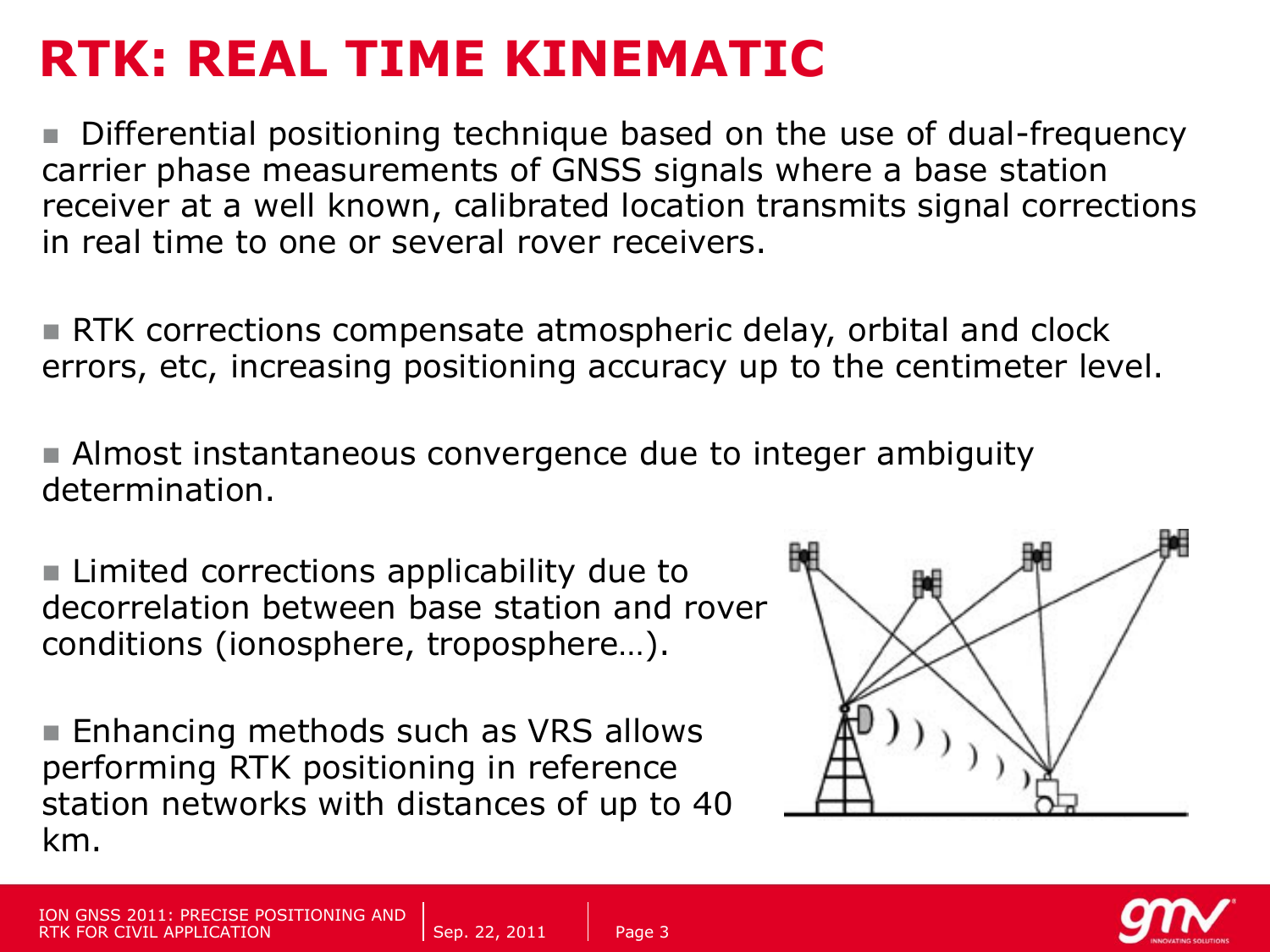#### **PPP: PRECISE POINT POSITIONING**

 Absolute positioning technique based on undifferenced, dual-frequency observations coming from a single GNSS receiver, together with detailed physical models and corrections, and precise GNSS orbit and clock products calculated beforehand.

 Additional corrections used to mitigate systematic effects which lead to centimeter variations in the undifferenced code and phase observations; phase wind-up corrections, satellite antenna offsets, station displacements due to tides (earth and oceanic), etc.

**PPP** has the advantage versus RTK in that no base station or network of base stations is necessary -> a PPP client is completely independent.

**Ambiguities need to be estimated** (without further enhancements) -> Convergence time needed, longer than in RTK.



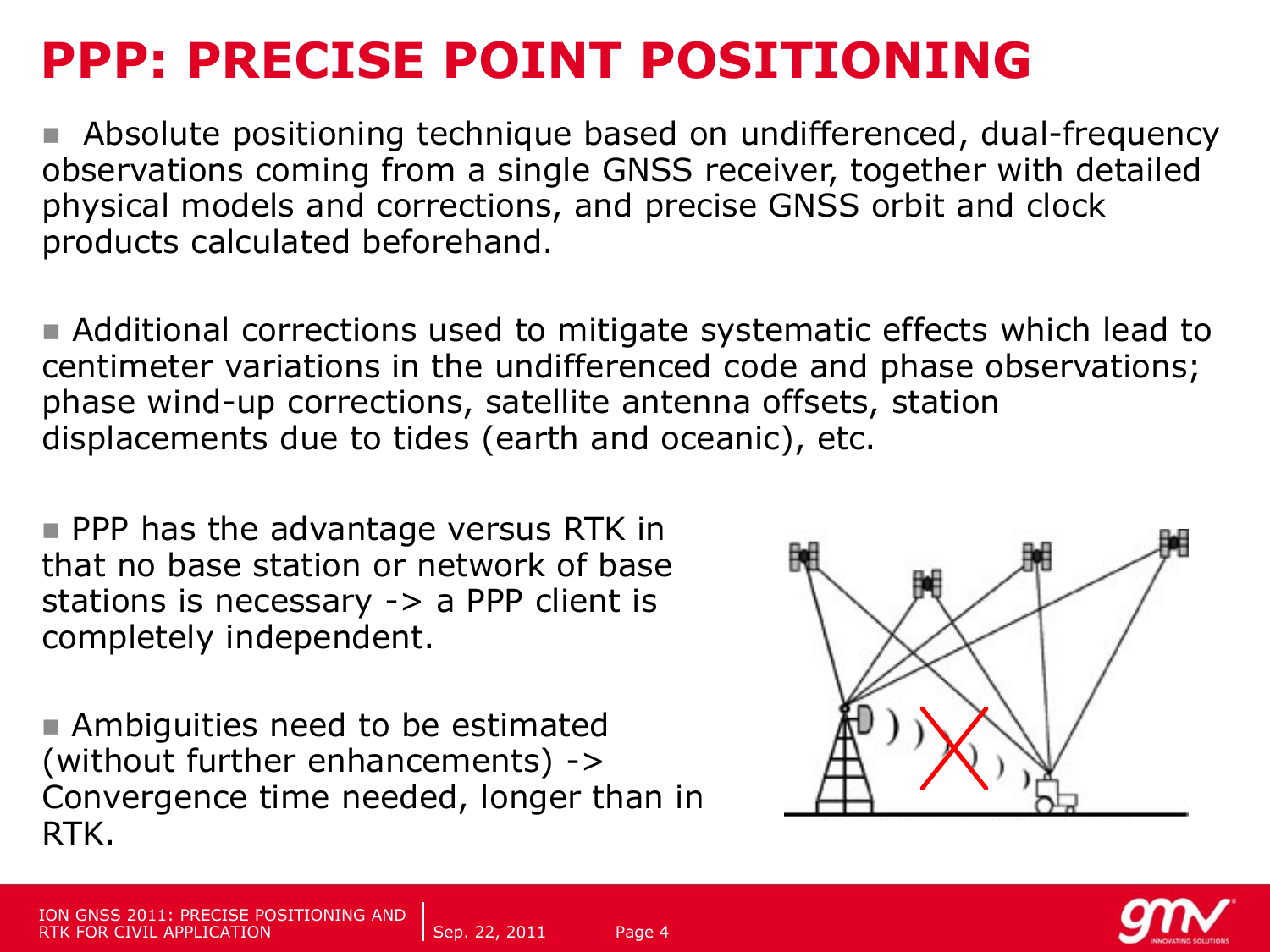#### **PRODUCTS FOR PPP**

GMV: Infrastructure for generation of precise GNSS orbits and clocks.

- **Product comparison VS IGS:** 
	- **Real Time:** 0.3 ns and 6 cm for orbit vs IGS.
	- **Post-processing**: 0.2 ns and 3 cm for orbit vs IGS.

#### Quality monitored via PPP.





GNSS 2011: PRECISE POSITIONING AND RTK FOR CIVIL APPLICATION SEPARATION SEP. 22, 2011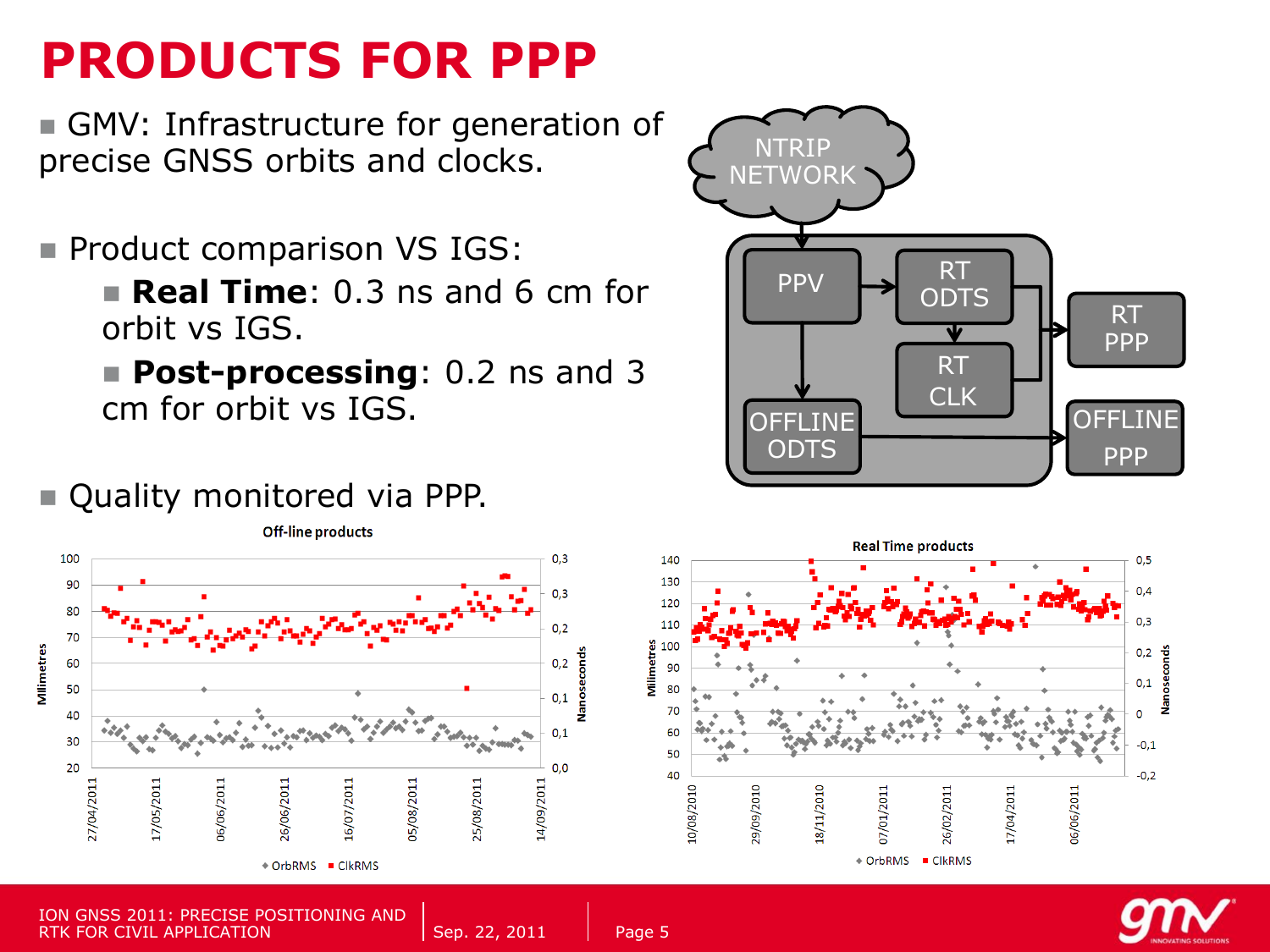#### **REGIONAL PPP**

 PPP normally conceived as global positioning technique. Regional positioning providers do not necessarily need global coverage.

PPP products from global network:

- Good performances everywhere
- Data collection complex and expensive

**Alternative** -> Products from regional network:

- Range error good in coverage error only
- **More feasible solution for service provider**





**POSITIONING AND** RTK FOR CIVIL APPLICATION SEPARATION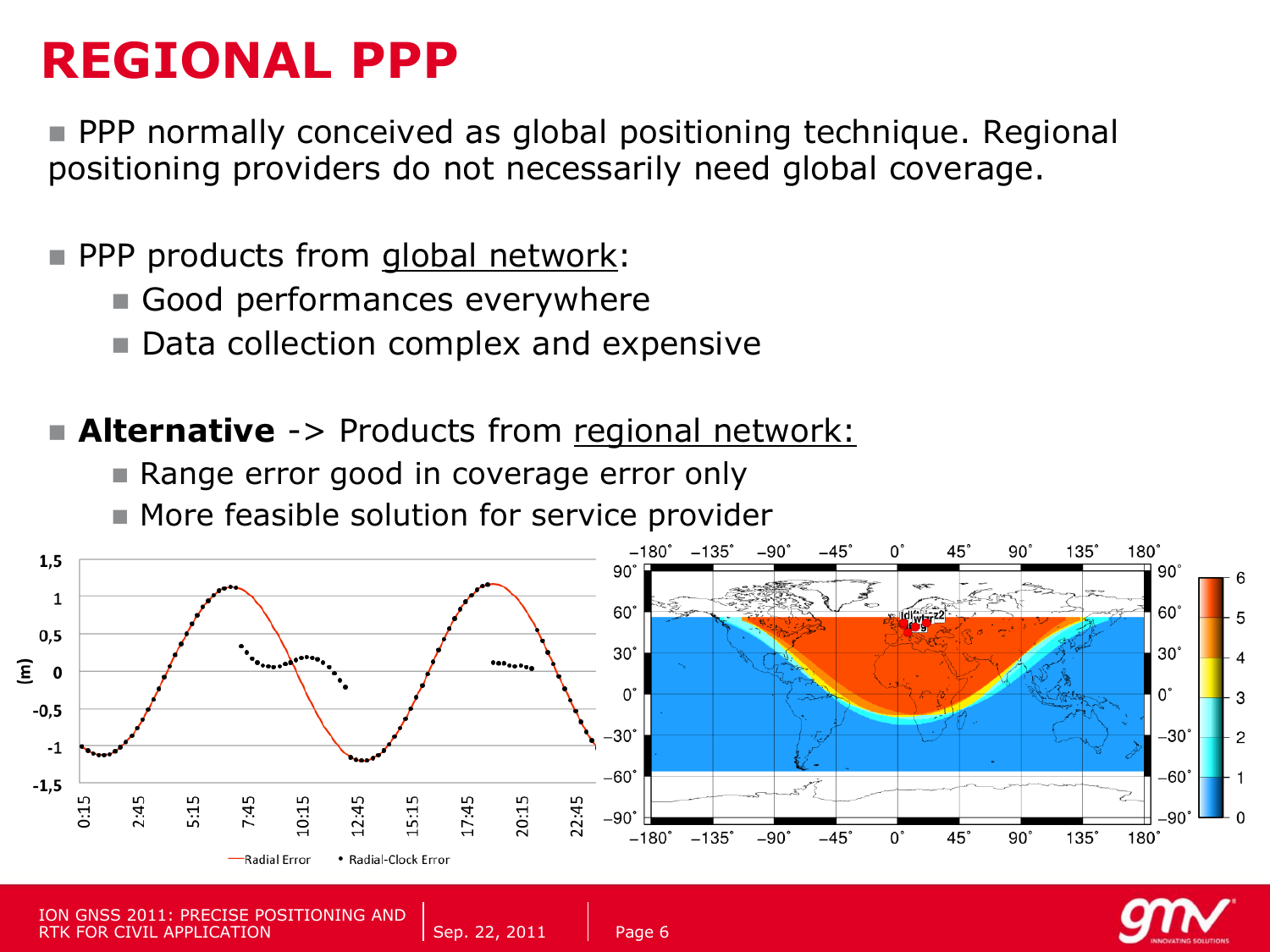# **GLOBAL VS REGIONAL PPP (1)**

Only local accuracy of reference products needed for high PPP quality.

■ 24 hour PPP comparison with IGS final products and regional products.

 Regional products generated with 5 IGS stations in Australia and Brazil via *magicGNSS* tool.

**Limited coverage, but enough for regional positioning.** 



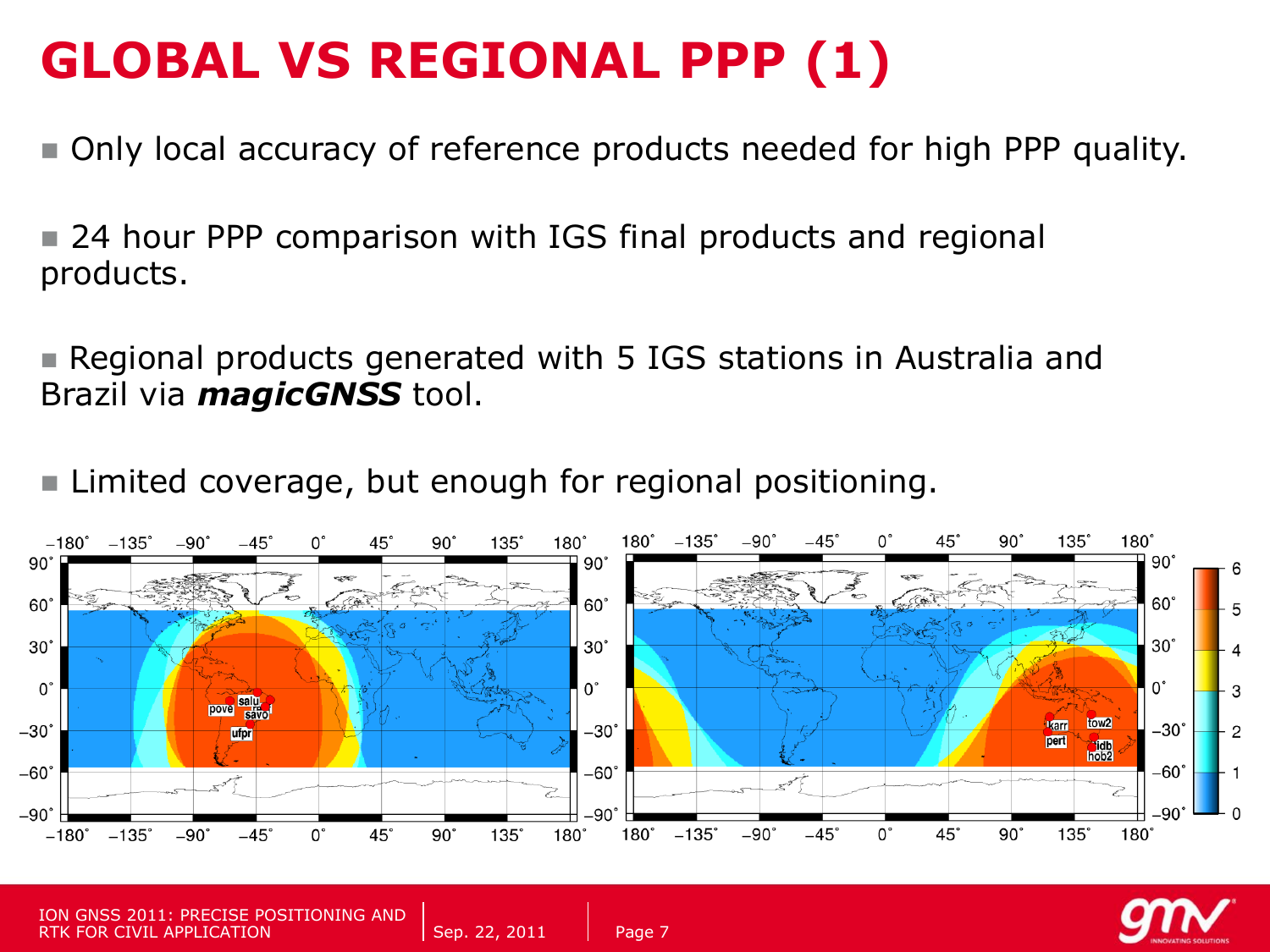# **GLOBAL VS REGIONAL PPP (2)**

 Comparable position accuracy within the target country with respect to global PPP. **Few millimetres error**.

**Position accuracy degradation as distance from target are increases.** 







ION GNSS 2011: PRECISE POSITIONING AND RTK FOR CIVIL APPLICATION SEPARATION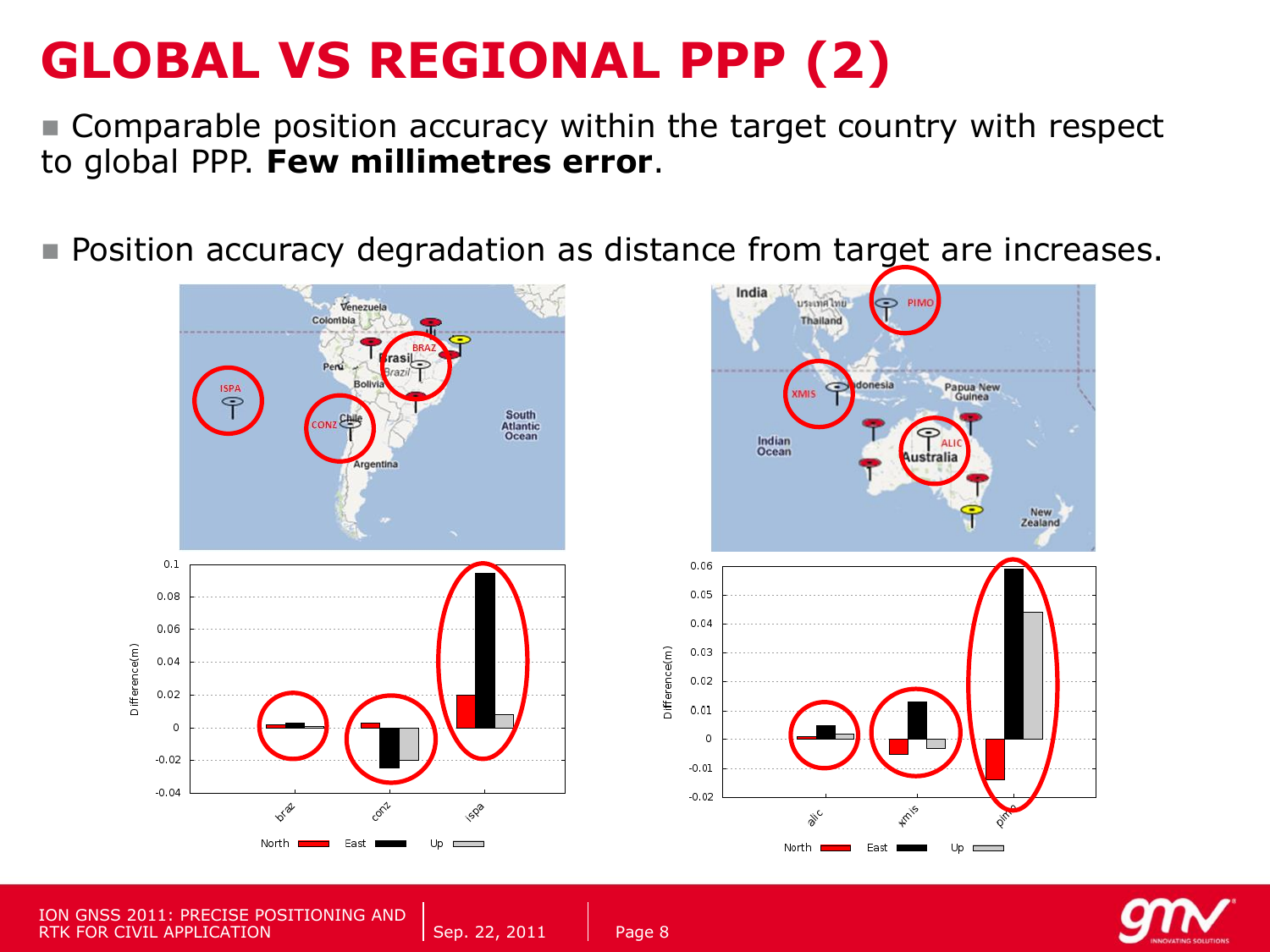# **RTK VS PPP, POST-PROCESSING (1)**

Open field terrestrial trajectory, June 23rd 2010, around 2.5 km, without obstacles that may reduce the visibility, of around 30 minute of duration.

**PPP: Regional network composed** of 8 IGS stations in Europe.

■ RTK: GAP1 (1 km from trajectory) used as base station.



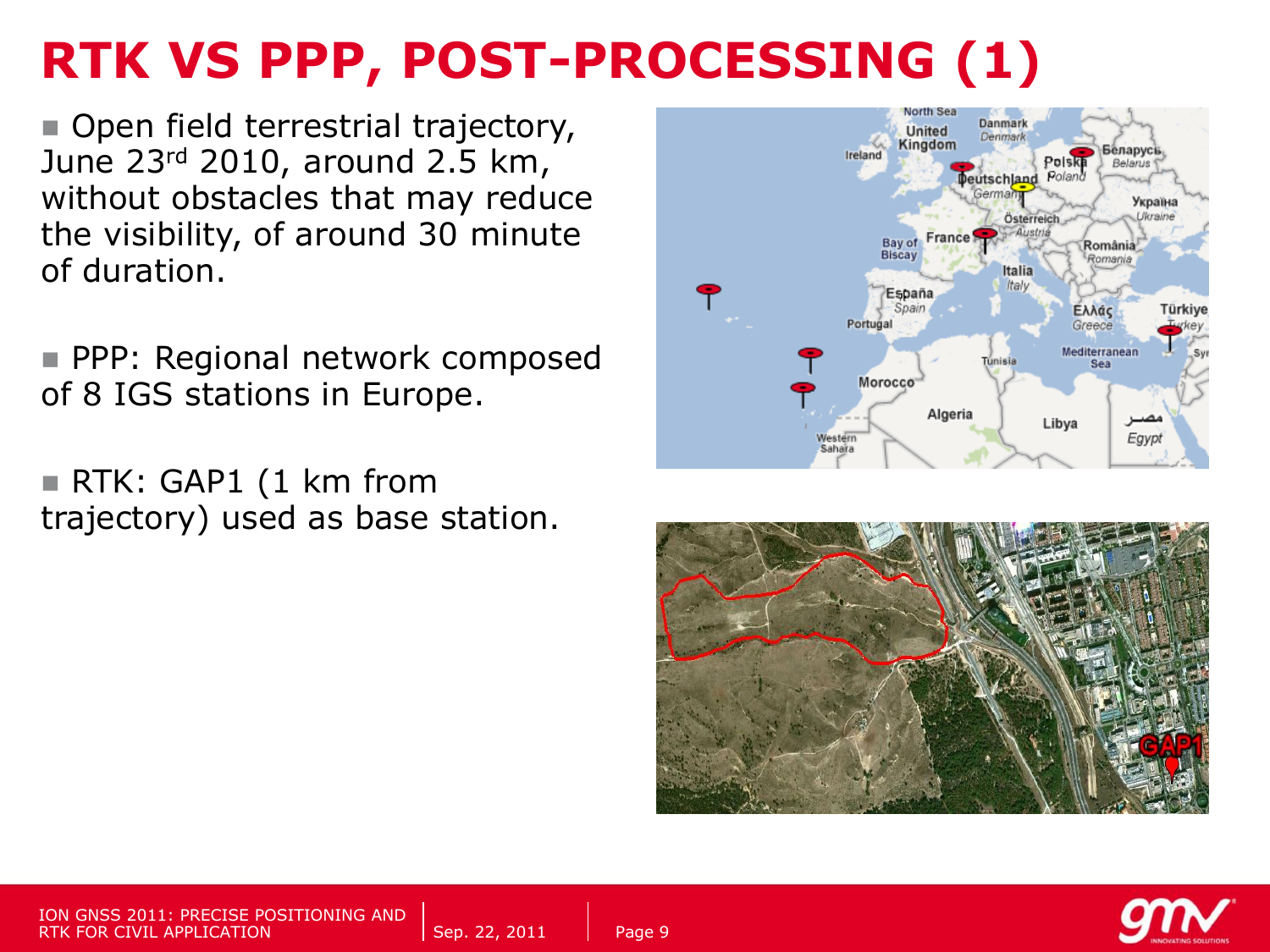# **RTK VS PPP, POST-PROCESSING (2)**

**The rover estimated both by regional PPP and RTK using GAP1 as** base station.

**Performances of the two positioning techniques comparable** throughout all the trajectory (**RMS position error in all 3 components is below 3cm**).





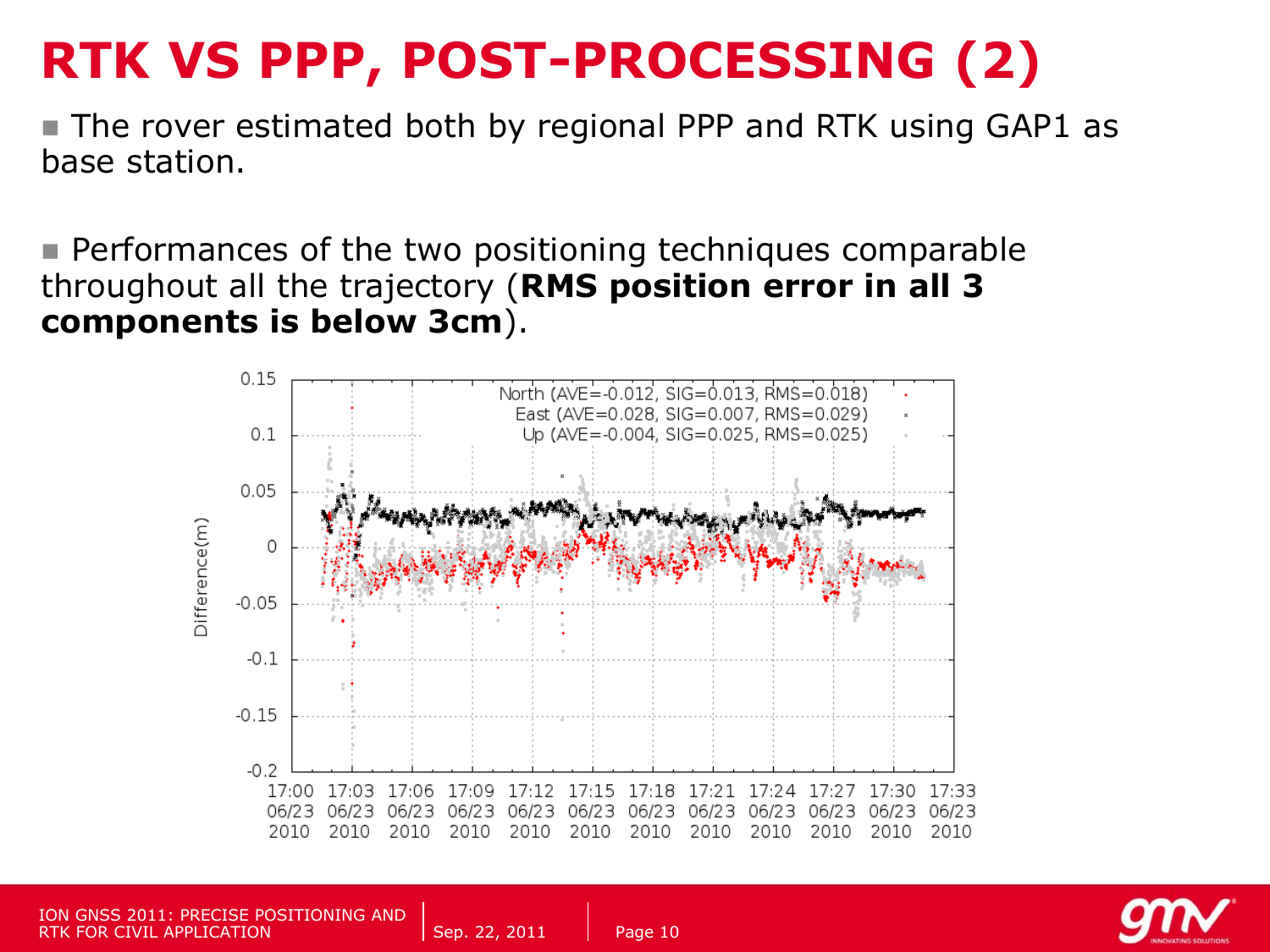# **RTK VS PPP, POST-PROCESSING (3)**

RTK based on single base station require few kilometres distance to ensure position accuracy.

■ Analysis of the RTK performance degradation with respect to the distance between the rover and the base station.

**RTK process performed using as base station** 5 different base stations.

 $\blacksquare$  No base station available within less that 25 km from the rover/receiver -> regional PPP may me a better choice.



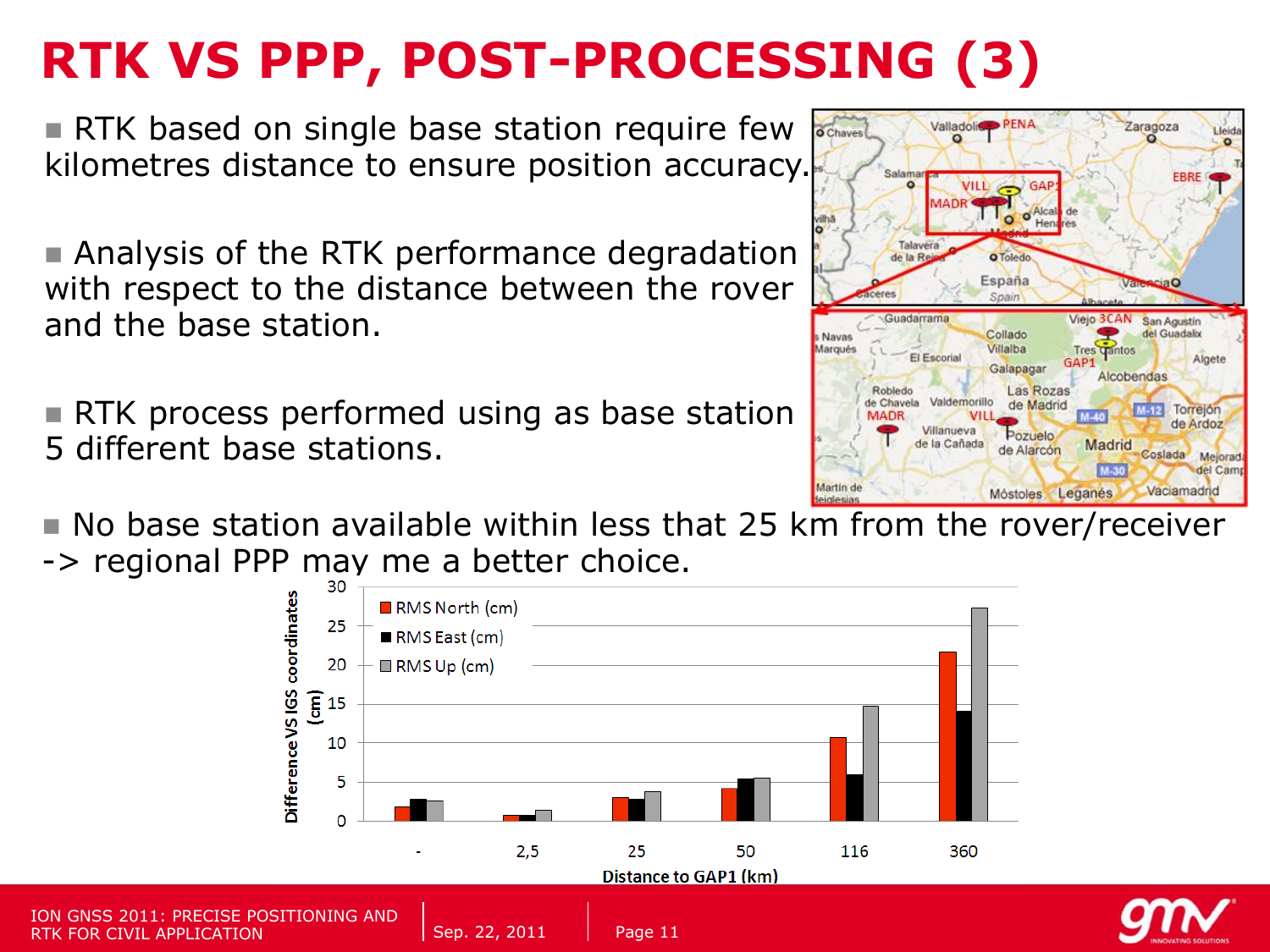# **RTK VS PPP, REAL TIME (1)**

■ PPP is not a differential technique, it cannot resolve (without enhancements) integer carrier phase ambiguities -> **Longer convergence period than RTK**.

**Real time scenario for PPP and RTK comparison. 46 minutes data** from GAP1 receiver via NTRIP.

 RTK: rtklib tool retrieves observation data from GAP1 and IGNE stations via NTRIP protocol. IGNE used as base station.

**PPP: GMV's core infrastructure used to generate real time products** based on NTRIP European station network.





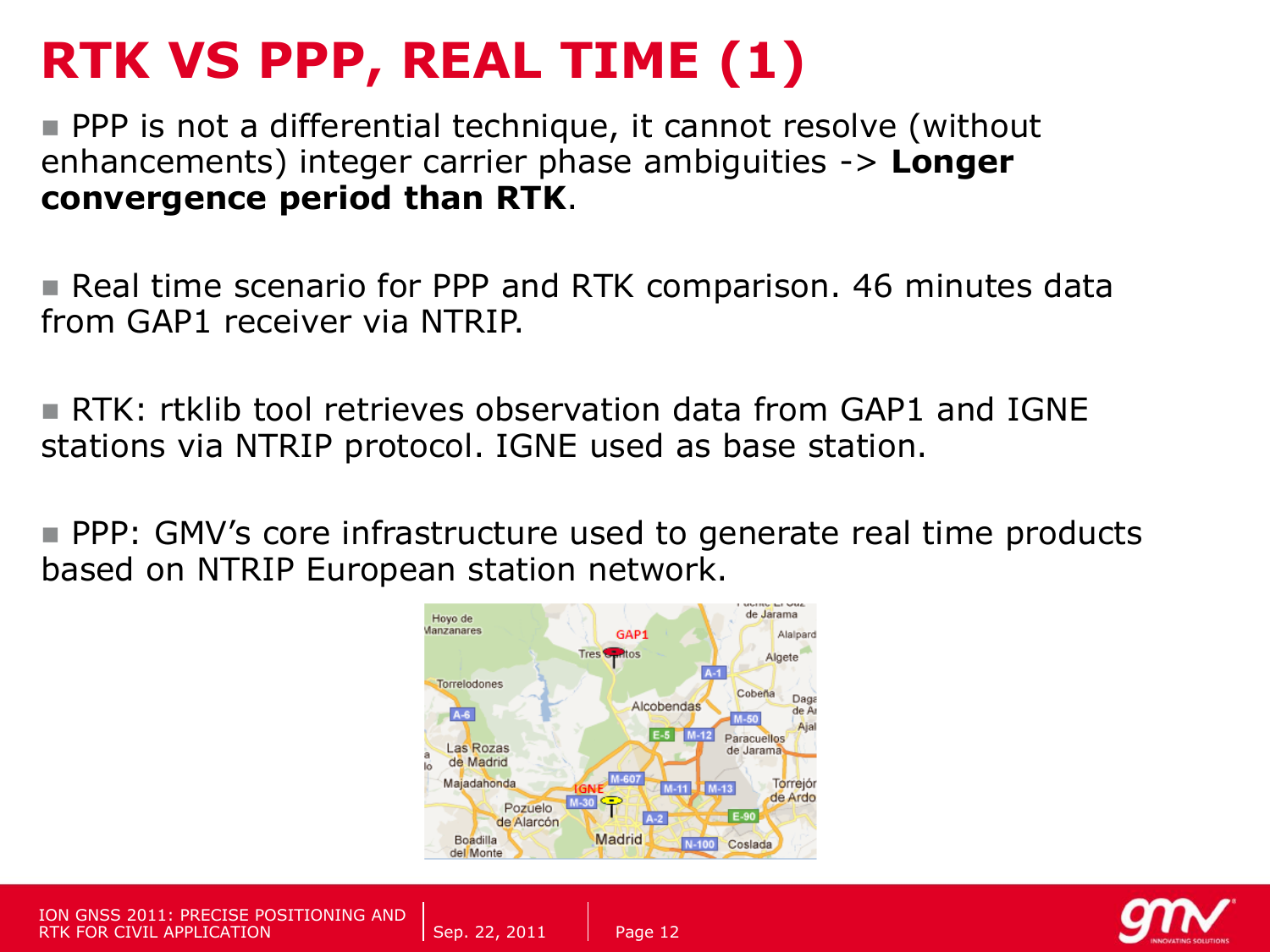# **RTK VS PPP, REAL TIME (2)**

 Comparison between the estimated coordinates for GAP1 station both with RTK and PPP in real time for the 46 minute observation period.

**PPP** real time technique require longer convergence time than RTK due to the ambiguity estimation problem.

 After 35 minutes, real time PPP and RTK converge with comparable accuracy to the post-processing case.



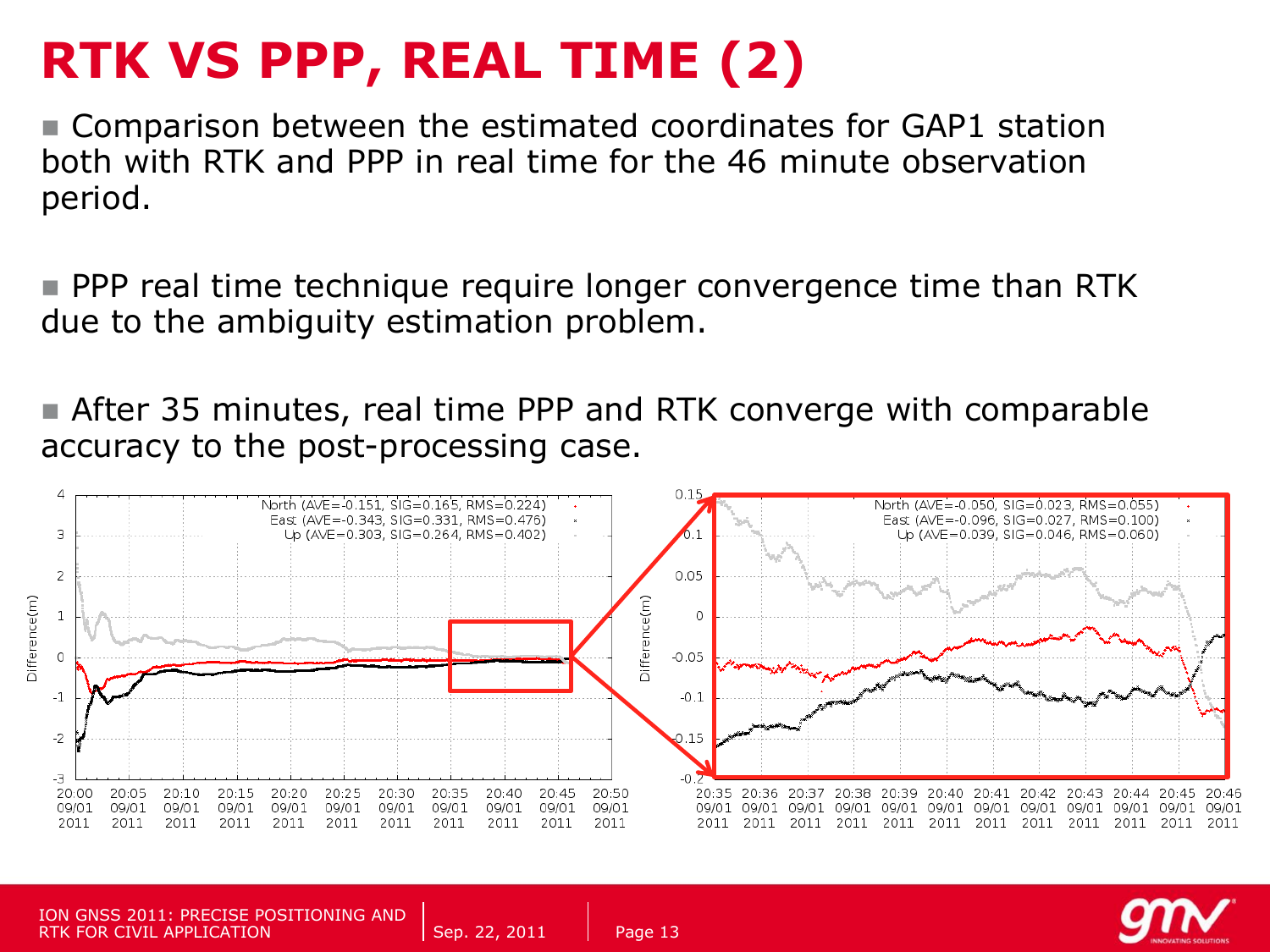#### **CONCLUSSIONS, FUTURE WORK**

 Regional PPP has shown comparable positioning accuracy to PPP with global products and RTK, both with static and kinematic data.

 Regional PPP has shown to be a plausible solution for obtaining high position precision for local environments with minimal investment and avoiding external dependency.

 Regional PPP can be used as a valid complement for areas with RTK coverage but sparse base station density.

 Convergence time needed by PPP in real time applications needs to be improved so that it can be a plausible alternative to RTK.

**PPP and RTK performances in real time with a moving rover still** remains to be tested.